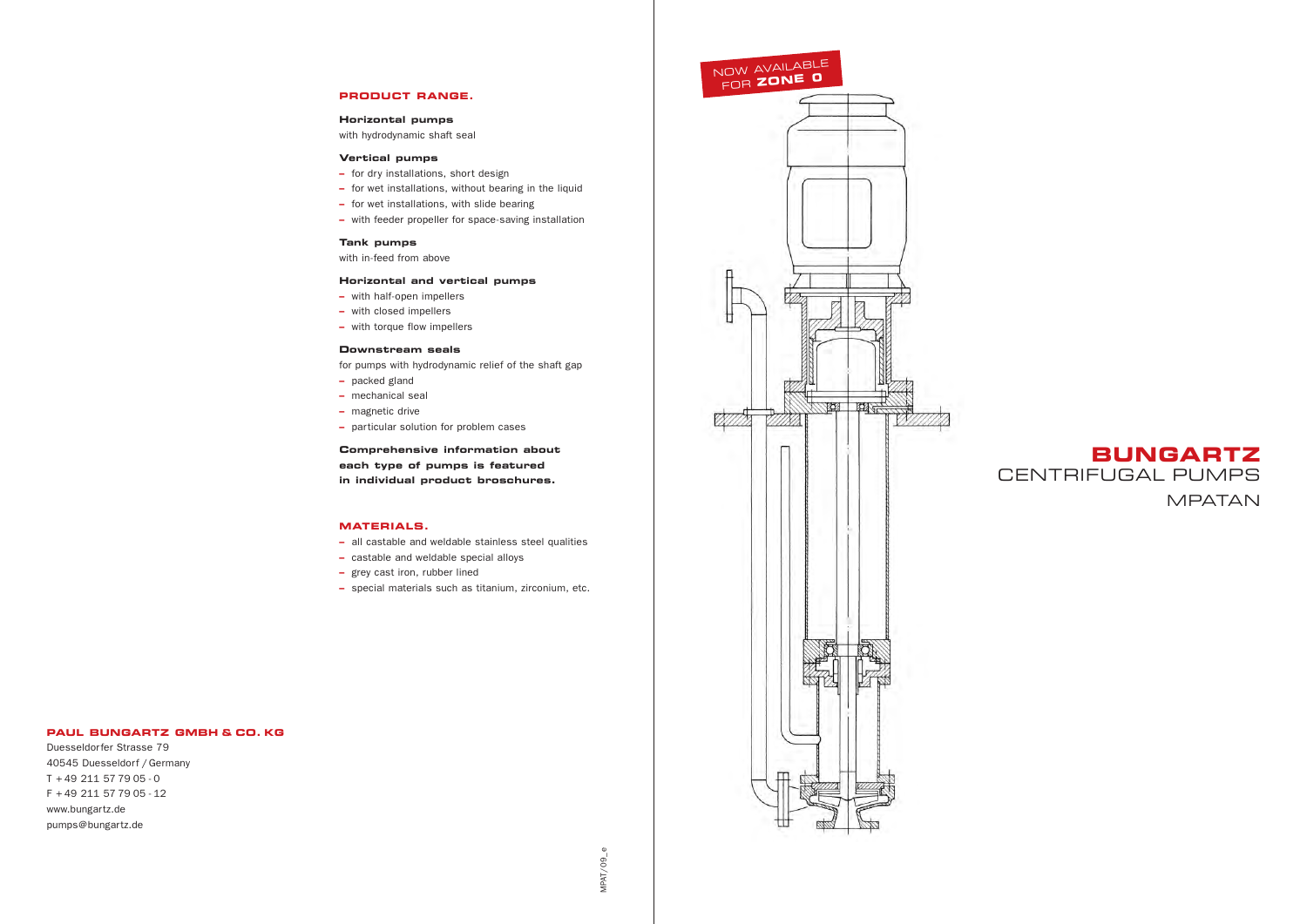## **ON THE SAFE SIDE.**

# **DRY RUNNING SUB-MERGED PUMP WITH MAGNETIC DRIVE.**

Submerged pumps have a very special property. Their pump hydraulics – specifically pump casing and impeller – submerge in the pumping liquid at startup. In contract to submersible pumps, the drive motor is located above the vessel dome.

## **Submerged pumps from BUNGARTZ are safe to run dry – in any construction.**

Popular pumps have an intrinsic disadvantage: They are not safe to run dry. This is due to their slide bearings, which are bathed by the pumping medium itself or by external water. Caution is therefore advised with explosive fluids or those with solids.

The solution is called MPATAN. Thanks to the dry running magnetic drive and high safety standards, it is especially suited for difficult applications.

What slide bearings do not accomplish is possible here with rolling bearings. These are situated in an area rendered inert and protected by a fluid. The dry running magnetic drive has no contact with the pumping liquid or its gasses. Thus the pump is hermetically sealed.



In fact, the MPATAN has still further advantages; the frictionless gas barrier for instance. It lies on the product side and runs likewise completely in the dry, inert area. It is part of the shaft gap concept, which is convincing for several reasons.

## **SHAFT GAP CONCEPT.**

- **–** complete hydrodynamic shaft seal by impeller back vanes
- **–** gas barrier for protecting the bearing unit from product vapour penetration
- **–** bearing and sealing unit permanently dry running
- **–** hermetic sealing by permanently dry running, eddy-current-free magnetic drive

**Vapours or fluids never escape through the threefold seal – not even when malfunctions occur in the bearing or in individual seal components.**

Bungartz has already had experience with this pump concept since 1998. The two things our customers value most are: the low maintenance construction and the suitability for boiling fluids.

Extreme applications, such as immersion up to a depth of five meters and product temperatures of up to 200° C, are also possible.

## **APPLICATION AREAS.**

- **–** ATEX zone 0/1 or 2 in the storage container
- **–** boiling and/or gas containing media
- **–** toxic media
- **–** media containing solids
- **–** critical applications like explosive media
- **–** self-regulating delivery of, for instance, chemical waste water

**2 3**

## **SLOP PUMP**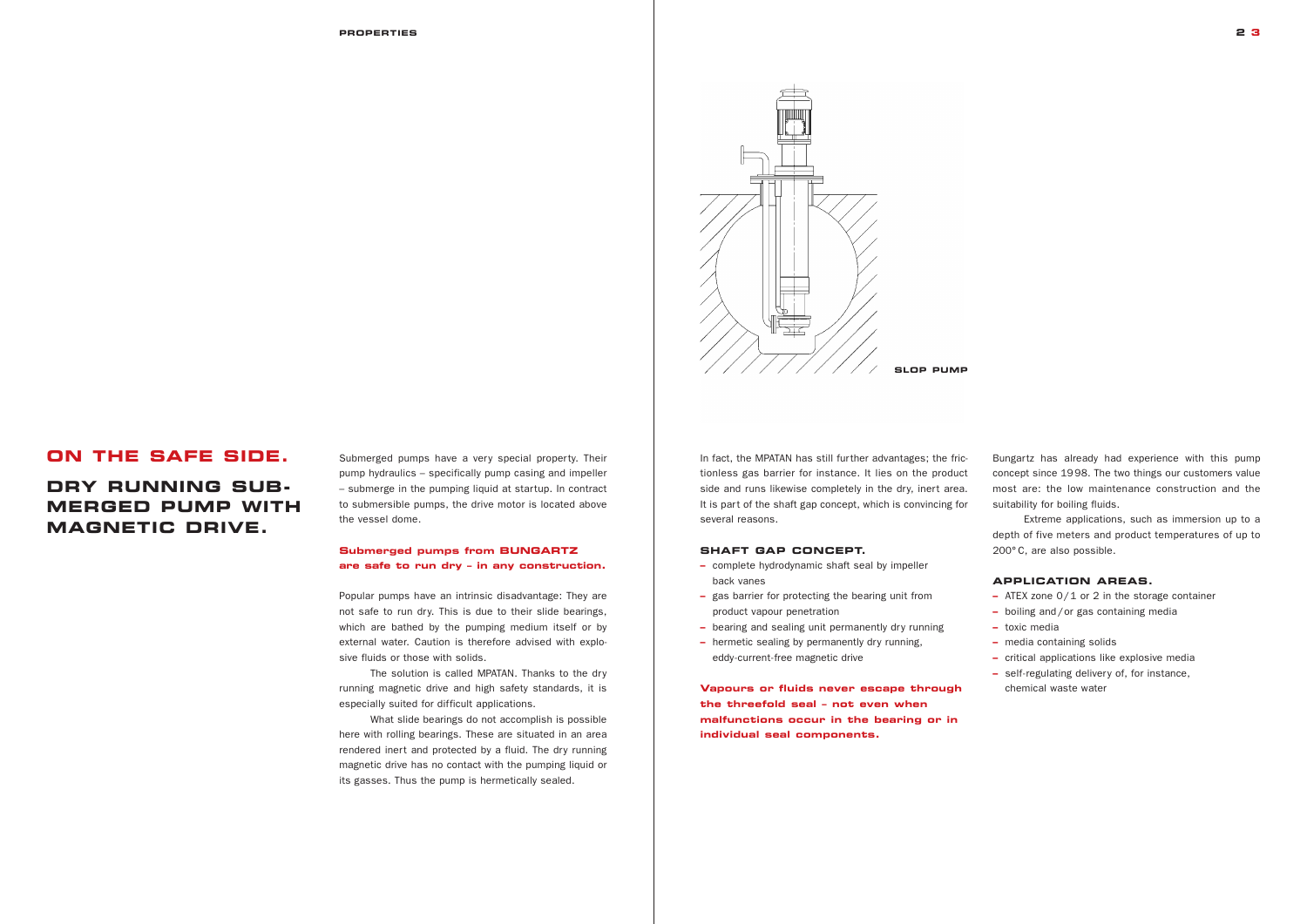## **PREPARED FOR EVERYTHING.**

## **PUMP CATEGORIES FOR EX ZONES.**

#### **CHALLENGES 4 5**

| <b>EX ZONE</b><br><b>FOR GASSES</b>                                                                      | <b>EQUIPMENT</b><br><b>CATEGORY</b> | <b>IGNITION</b><br><b>SOURCES EVALU-</b><br><b>ATION OF THE</b><br><b>MANUFACTURER</b> | EG-<br><b>DESIGN</b><br><b>CHECK</b> | during<br>normal operation       | <b>APPEARANCE OF IGNITION SOURCES</b><br>during<br>foreseeable faults | during<br>rare faults              |
|----------------------------------------------------------------------------------------------------------|-------------------------------------|----------------------------------------------------------------------------------------|--------------------------------------|----------------------------------|-----------------------------------------------------------------------|------------------------------------|
| $\mathbf{O}$<br>frequent or permanent occurrence<br>of an explosive mix                                  | ◀                                   | <b>YES</b><br>deposited at<br>a "labelled place"                                       | <b>YES</b><br>by "labelled place"    | <b>NOT</b><br><b>PERMISSIBLE</b> | <b>NOT</b><br><b>PERMISSIBLE</b>                                      | <b>NOT</b><br><b>PERMISSIBLE</b> * |
| occasional occurrence<br>of an explosive mix                                                             | $\mathbf{a}$                        | <b>YES</b><br>deposited at<br>a "labelled place"                                       | <b>NO</b>                            | <b>NOT</b><br><b>PERMISSIBLE</b> | <b>NOT</b><br><b>PERMISSIBLE</b>                                      | <b>PERMISSIBLE</b>                 |
| 2<br>rare or brief occurrence<br>of an explosive mix                                                     | з                                   | <b>YES</b><br>not deposited at<br>a "labelled place"                                   | <b>NO</b>                            | <b>NOT</b><br><b>PERMISSIBLE</b> | <b>PERMISSIBLE</b>                                                    | <b>PERMISSIBLE</b>                 |
| * If it cannot be avoided that an ignition source occurs an additional protective measure must be taken. |                                     |                                                                                        |                                      |                                  |                                                                       |                                    |

**REQUIREMENTS.** Pumps, which are immersed directly in a vessel with a zone 0 atmosphere, must conform to category 1.

There is an explosion directive in the EU: the so-called ATEX directive. It defines exactly which protection categories centrifugal pumps must feature in ex-areas.

A standard pump is mostly sufficient for dry-mounted pumps. This is because the internal pump area and the ex-atmosphere in the vessel's interior never enter into contact. The appropriate level cutoff takes care of that. The outlook is different when the pump is used for complete container discharge. (See Bungartz type VK-AN for zone 0 applications.)

Normally, a pump has no ex-zone in the exterior area – and only in exceptional cases a zone 1 or zone 2 atmosphere. The table above shows which pump categories should then be used.

In a zone 0 gas atmosphere, even just a hot surface can cause an explosion. Thus, for instance, a hot running bearing or a confined and uncontrollably heated fluid suffice.

Submerged pump employed in zone 0 may not produce ignition sources, not even in infrequent cases of malfunction like a damaged bearing. Other possibilities: They must be so constructed that ignition sources are rendered ineffective.



Commercially available submerged pumps for zone 0 applications leave much to be desired. They are equipped with product lubricated slide bearings and ordinarily with a double mechanical seal. They thereby exhibit no hermetic seal concept.

Elevated bearing temperatures occur not infrequently. This is true particularly during the starting phase and then when level control fails. Monitoring such pumps is quite complex. Besides, as a result of activation or failure of temperature, level, or oscillation monitoring, it is possible that such pumps must be shut down of safety reasons. Even clogging of the required filter can lead to this.